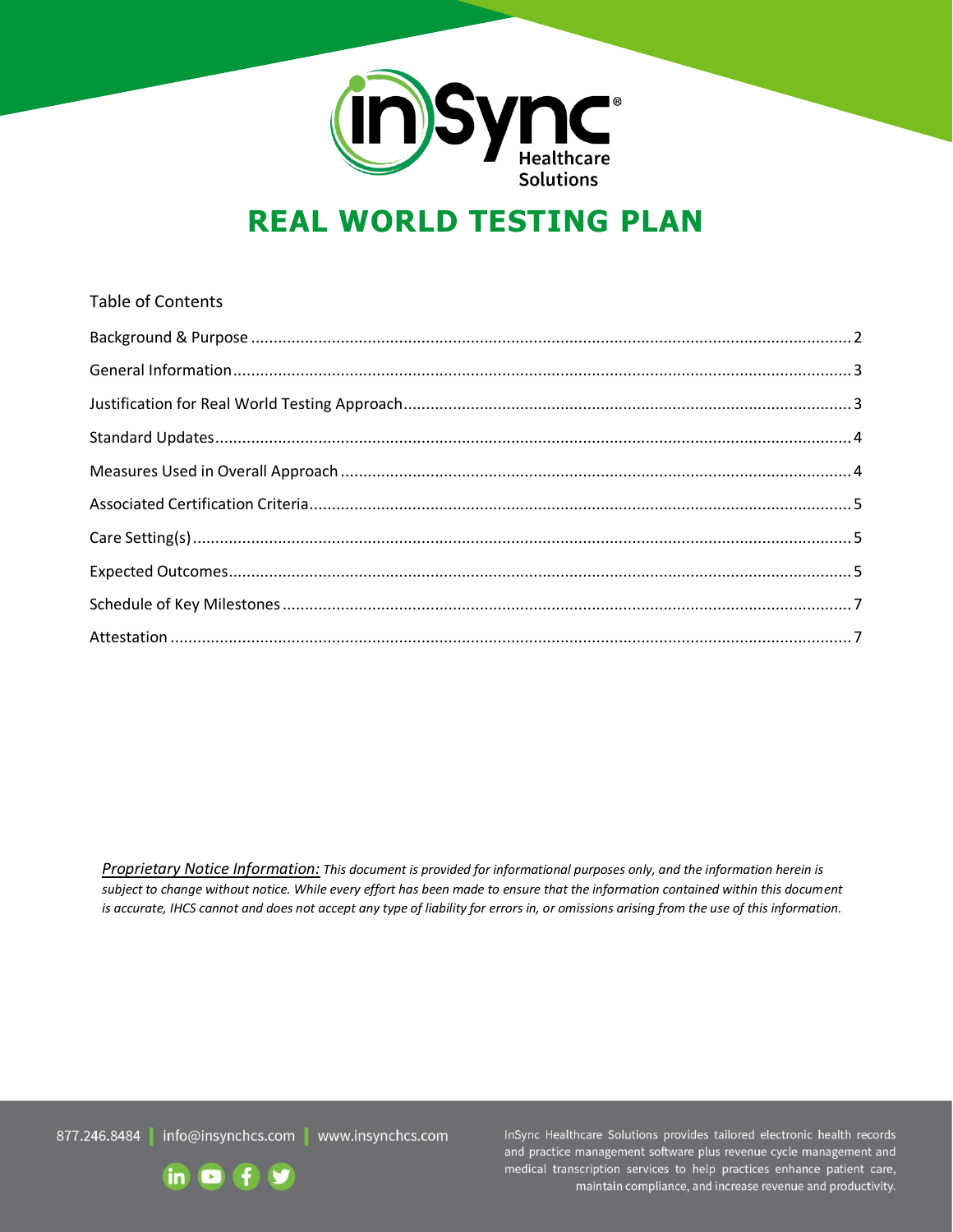#### <span id="page-1-0"></span>**BACKGROUND & PURPOSE**

Under the ONC Health IT Certification Program (Program), Health IT Developers are required to conduct Real World Testing of their Certified Health IT (45 CFR 170.556 and 170.523(i)). The Office of the National Coordinator for Health Information Technology (ONC) issues Real World Testing resources to clarify Health IT Developers' responsibilities for conducting Real World Testing, to identify topics and specific elements of Real World Testing that ONC considers a priority, and to assist Health IT Developers to develop their Real World Testing plans.

Health IT Developers have maximum flexibility to develop innovative plans and measures for Real World Testing. As developers are planning for how they will execute Real World Testing, they should consider the overall complexity of the workflows and use cases within the care settings in which they market their Certified Health IT to determine which approaches they will take. This Real World Testing plan template was created to assist Health IT Developers in organizing the required information that must be submitted for each element in their Real World Testing plan. Health IT Developers must submit one plan for each year of Real World Testing (see resources listed below for specific timelines and due dates). ONC does not encourage updating plans outside the submission timeline and will not post updates on the Certified Health IT Product List (CHPL). If adjustments to approaches are made throughout Real World Testing, the Health IT Developer should reflect these adjustments in their Real World Testing results report. ONC would expect that the Real World Testing results report will include a description of these types of changes, the reasons for them, and how intended outcomes were more efficiently met as a result. This resource should be read and understood in conjunction with the following companion resources, which describe in detail many of the Program requirements referenced in this resource.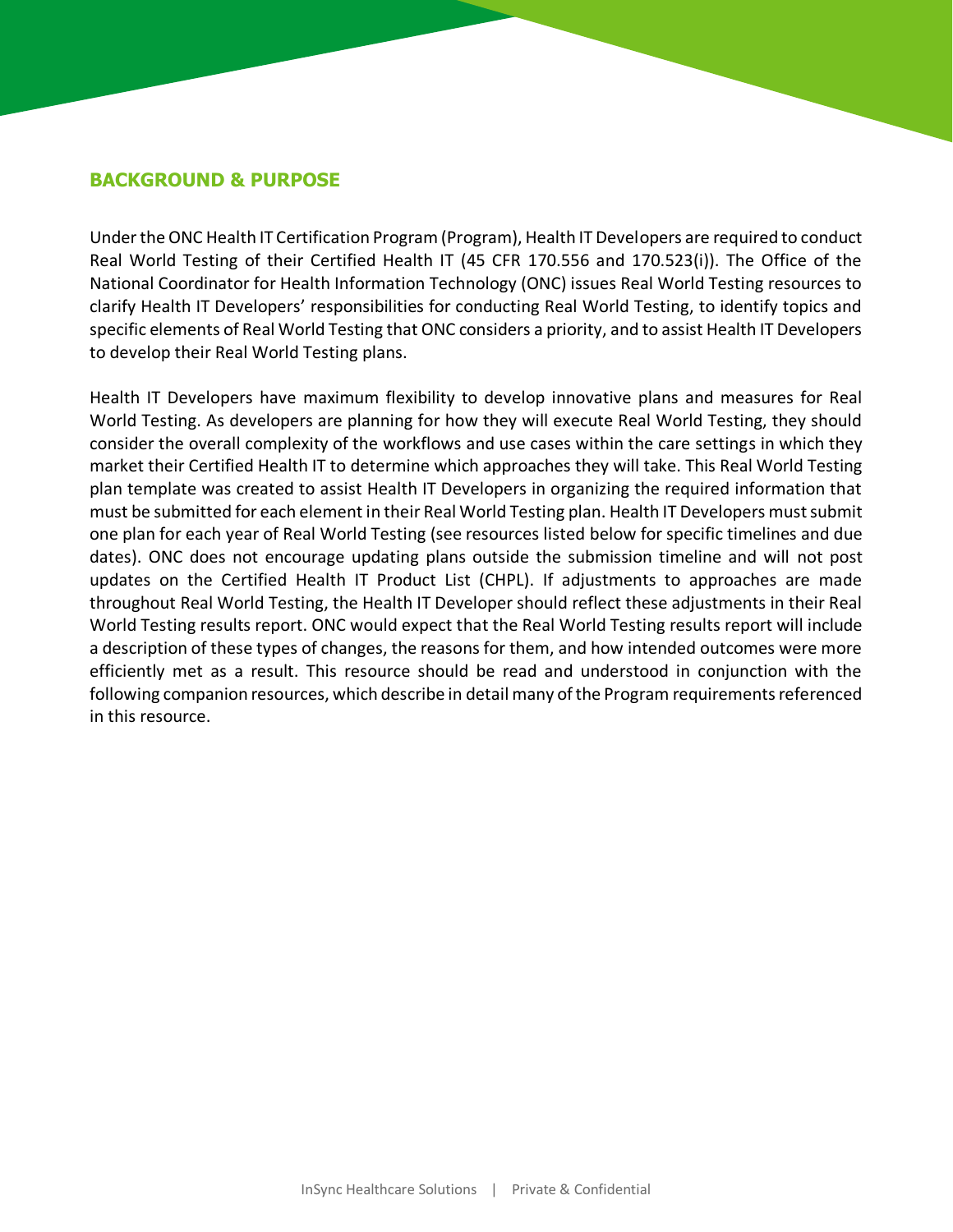#### <span id="page-2-0"></span>**GENERAL INFORMATION**

Plan Report ID Number: **20211216INS** Developer Name: InSync Healthcare Solutions LLC Product Name(s): InSync EMR/PM Version Number(s): 9.0.28 Certified Health IT Product List (CHPL) ID(s): 15.02.02.1708.A039.03.02.1.191226 Developer Real World Testing Page URL:<https://staging.insynchcs.com/>

## <span id="page-2-1"></span>**JUSTIFICATION FOR REAL WORLD TESTING APPROACH**

We are using a **2-fold approach** to demonstrate successful real-world implementations.

- ➢ **Adoption Rate**
- ➢ **Summative Testing**

**Adoption Rate** will be used to determine if/when certified capability is being used in the real world and to help identify differences in care settings. Evidence of high rates of implementation and usage indicate (but don't by themselves prove) a certified capability's usefulness and practical value. Evidence of low rates of implementation and usage might indicate a potential problem, of which there could be several different causes. Note, it is not the goal of this exercise to identify the individual causes of why a given certified capability may have a high or low adoption rate, but rather to identify the users and care settings for which a given test is relevant.

**Summative Assessments** will be used to measure which certified actions were performed at the conclusion of a given time period. These will be conducted by generating reports and examining audit logs from within the certified health IT module to help demonstrate the frequency of actions within the given time frame, and where possible, whether those actions were successful or unsuccessful. High success rates should be an indicator of a successful implementation of a given certified capability in a real-world setting.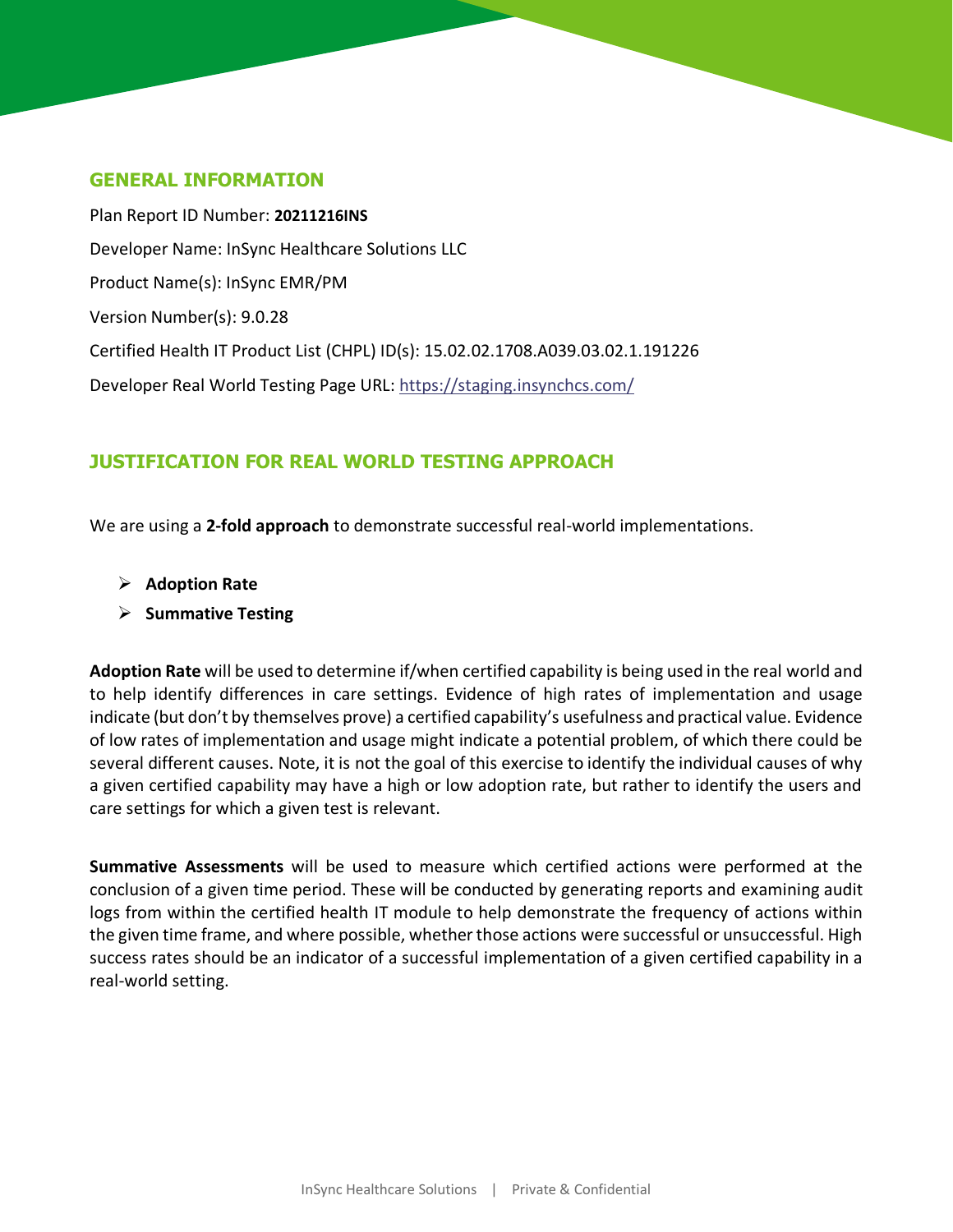#### <span id="page-3-0"></span>**STANDARD UPDATES**

InSync Diagnostics has not updated InSync EHR to any new standards as part of SVAP or the Cures Update criteria as of this date nor plan to prior to the execution of the 2022 Real World Test.

| <b>Standard (and version)</b>                                   | N/A |
|-----------------------------------------------------------------|-----|
| Updated certification criteria and associated product           | N/A |
| <b>Health IT Module CHPL ID</b>                                 | N/A |
| <b>Method used for standard update</b>                          | N/A |
| <b>Date of ONC ACB notification</b>                             | N/A |
| Date of customer notification (SVAP only)                       | N/A |
| <b>Conformance measure</b>                                      | N/A |
| <b>USCDI updated certification criteria (and USCDI version)</b> | N/A |

## <span id="page-3-1"></span>**MEASURES USED IN OVERALL APPROACH**

- ➢ **Adoption Rate**
- ➢ **Summative Testing**

**Adoption Rate** will be used to determine if/when certified capability is being used in the real world and to help identify differences in care settings. Evidence of high rates of implementation and usage indicate (but don't by themselves prove) a certified capability's usefulness and practical value. Evidence of low rates of implementation and usage might indicate a potential problem, of which there could be several different causes. Note, it is not the goal of this exercise to identify the individual causes of why a given certified capability may have a high or low adoption rate, but rather to identify the users and care settings for which a given test is relevant.

**Summative Assessments** will be used to measure which certified actions were performed at the conclusion of a given time period. These will be conducted by generating reports and examining audit logs from within the certified health IT module to help demonstrate the frequency of actions within the given time frame, and where possible, whether those actions were successful or unsuccessful. High success rates should be an indicator of a successful implementation of a given certified capability in a real-world setting.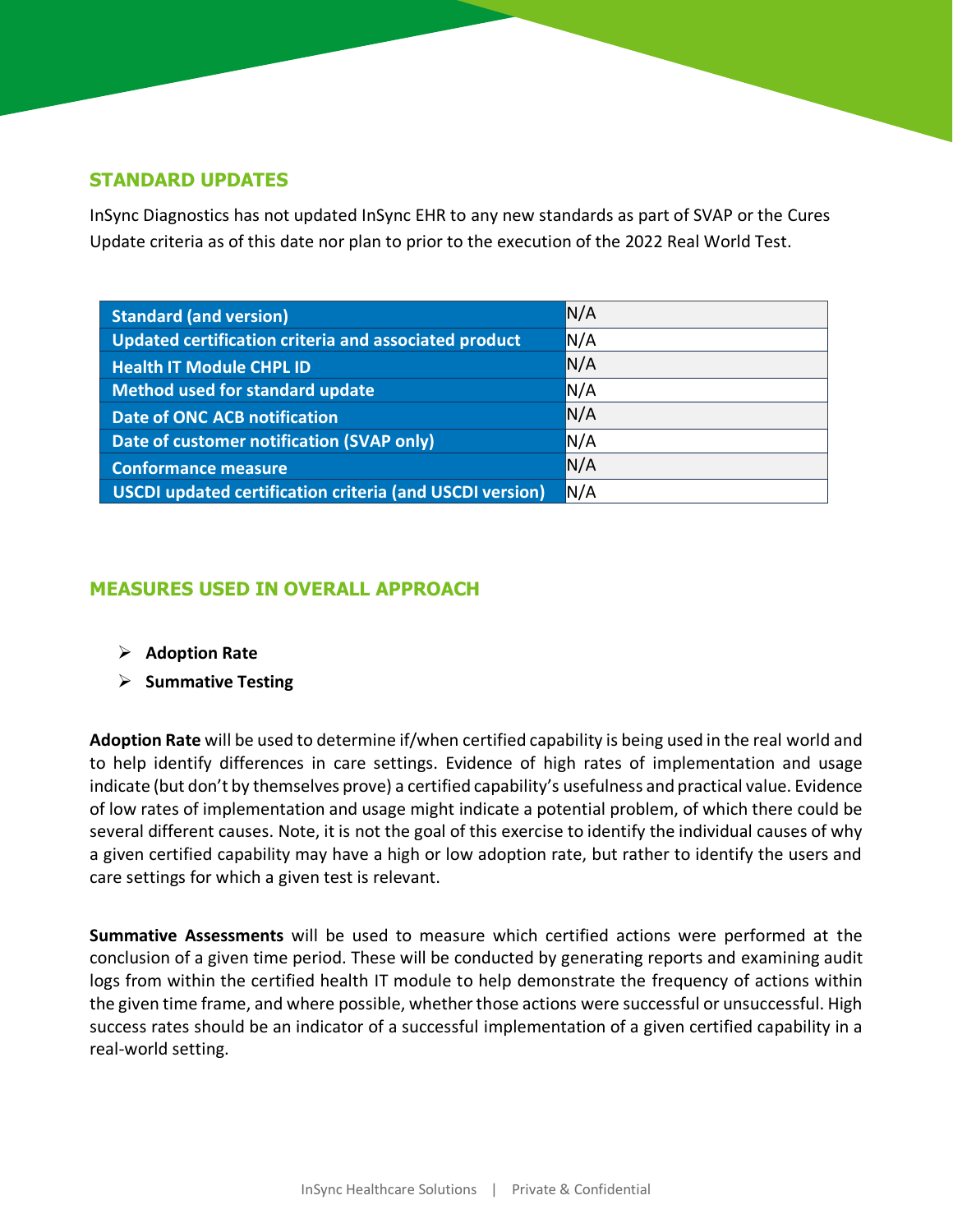# <span id="page-4-0"></span>**ASSOCIATED CERTIFICATION CRITERIA**

| $\frac{1}{2}$ 170.315(b)(1)    | Transitions of care                                   |  |
|--------------------------------|-------------------------------------------------------|--|
| $\frac{1}{2}$ [\$170.315(b)(2) | Clinical information reconciliation and incorporation |  |
| $\frac{1}{2}$ [\$170.315(b)(3) | Electronic prescribing                                |  |
| $\frac{5170.315(c)(3)}{2}$     | Clinical quality measures $(CQMs)$ - report           |  |
| §170.315(e)(1)                 | View, download, and transmit to 3rd party             |  |
| $\frac{1}{2}$ 170.315(g)(9)    | Application $access$ — all data request               |  |

# <span id="page-4-1"></span>**CARE SETTING(S)**

| <b>Care Setting</b> | <b>Justification</b>                                                                   |
|---------------------|----------------------------------------------------------------------------------------|
|                     | Mental & Behavioral Health Most of our Clients are of Mental & Behavioral Health.      |
| <b>Primary Care</b> | We have Some Decent Number of Primary care Providers almost 5% of<br>lour client base. |

# <span id="page-4-2"></span>**EXPECTED OUTCOMES**

| <b>Measurement/Metric</b>                    | <b>Justification / Expected Outcomes</b>                                                                                                                                                         |
|----------------------------------------------|--------------------------------------------------------------------------------------------------------------------------------------------------------------------------------------------------|
| $\frac{5170.315(b)}{1}$ - Transitions of     | Our expectation is there will be moderate utilization by providers with a high                                                                                                                   |
| care - Adoption Rate                         | success rate.                                                                                                                                                                                    |
|                                              |                                                                                                                                                                                                  |
| $$170.315(b)(2)$ - Clinical                  | Our expectation is there will be low utilization by providers with a high success                                                                                                                |
| information reconciliation and               | Irate.                                                                                                                                                                                           |
| incorporation - Adoption Rate                |                                                                                                                                                                                                  |
| $$170.315(b)(3)$ - Electronic                | Our expectation is there will be high utilization by providers with a high                                                                                                                       |
| prescribing - Adoption Rate                  | success rate.                                                                                                                                                                                    |
| $\frac{1}{2}$ 5170.315(b)(6) - Data export - | <b>Expected outcomes:</b>                                                                                                                                                                        |
| <b>Summative Assessments</b>                 | For the individual patient export, the CCDAs will be visually inspected<br>to confirm that the CCDAs exported for the individual test patients are<br>well formed and contain the expected data. |
|                                              | For the batch export, the number of patients exported will be verified<br>against the number of patients encountered for the week.                                                               |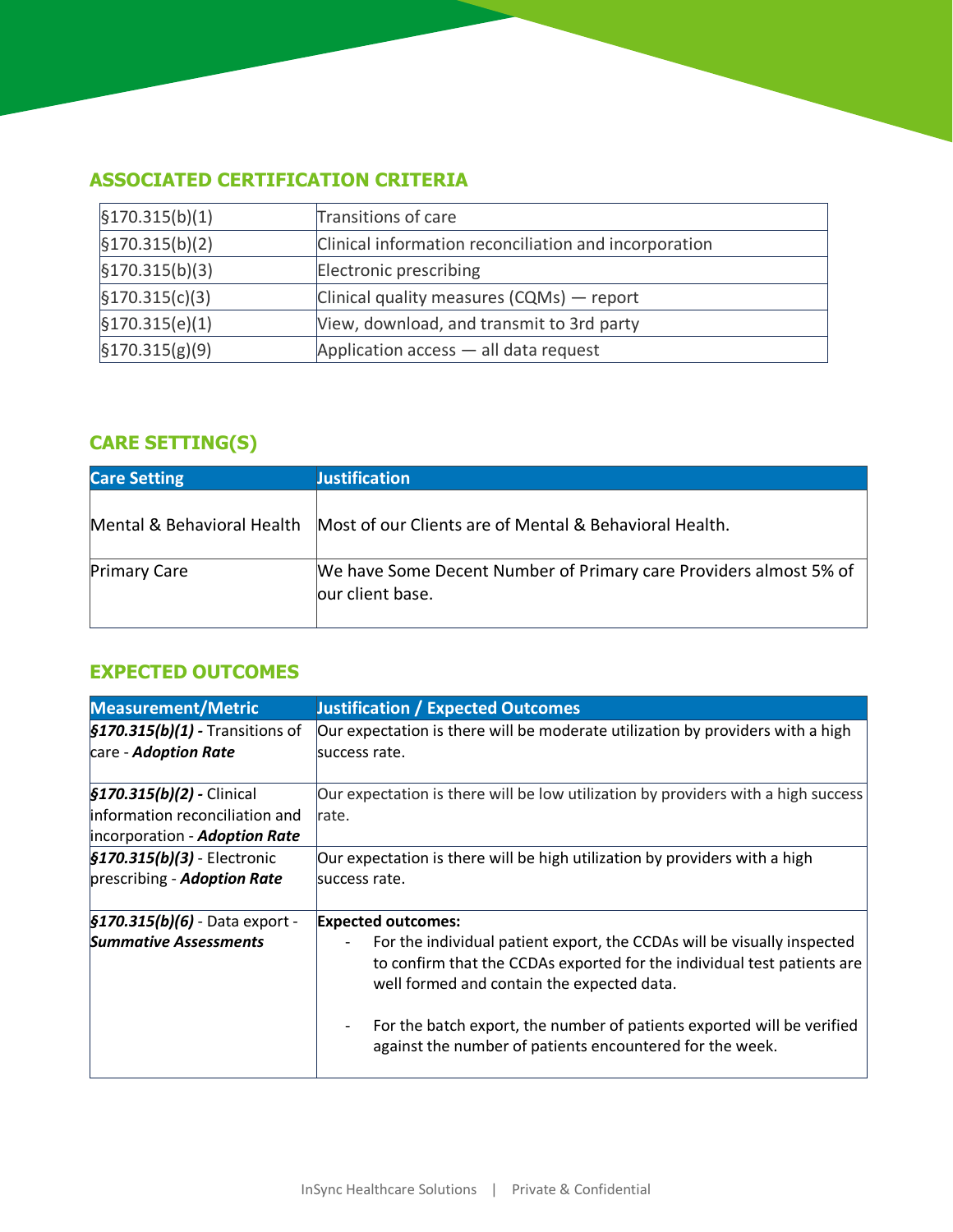| Measures (CQMs) - Record and<br>export - Adoption Rate                                                                                                          | §170.315(c)(1) - Clinical Quality Our expectation is there will be moderate utilization by providers with a high<br>success rate.     |  |
|-----------------------------------------------------------------------------------------------------------------------------------------------------------------|---------------------------------------------------------------------------------------------------------------------------------------|--|
| $\frac{1}{2}$ 5170.315(c)(2) - Clinical quality<br>measures (CQMs) - import and<br>calculate - Adoption Rate<br>$\frac{1}{2}$ 5170.315(c)(3) - Clinical quality |                                                                                                                                       |  |
| measures (CQMs) - report -<br><b>Adoption Rate</b>                                                                                                              |                                                                                                                                       |  |
| $$170.315(e)(1)$ - View,                                                                                                                                        | Our expectation is there will be moderate utilization by patients for view and                                                        |  |
| download, and transmit to 3rd<br>party - Adoption Rate                                                                                                          | lower utilization for download and transmit with a high success rate for all<br>certified capabilities.                               |  |
| §170.315(f)(1) - Transmission to Expected outcomes:                                                                                                             |                                                                                                                                       |  |
| immunization registries -<br><b>Summative Assessments</b>                                                                                                       | Send Immunization records to the state registry.                                                                                      |  |
|                                                                                                                                                                 | High number of immunizations HL7 message transmitted to registry                                                                      |  |
|                                                                                                                                                                 | Moderate number of query/responses HL7 message received from the<br>immunization registry                                             |  |
| $$170.315(f)(2)$ - Transmission to<br>public health agencies $-$<br>syndromic surveillance -<br><b>Summative Assessments</b>                                    | Our expectation is moderate number of syndromic surveillances HL7 message<br>generated and transmitted to the public health agencies. |  |
| $$170.315(f)(7)$ - Transmission to Expected outcomes:<br>public health agencies - health<br>care surveys - Summative                                            | Moderate number of API authentication events                                                                                          |  |
| Assessments                                                                                                                                                     | Moderate number of API authentication done with 3rd party system                                                                      |  |
| $$170.315(g)(7)$ - Application<br>access - patient selection -<br><b>Summative Assessments</b>                                                                  | <b>Expected Outcomes:</b><br>Patient ID is accepted, and token is returned                                                            |  |
| $$170.315(g)(8)$ - Application<br>access – data category request -<br><b>Summative Assessments</b>                                                              | Patient CCDS data is visible in the app as either discreet data fields or<br>as a CCDA                                                |  |
| $$170.315(g)(9)$ - Application<br>access- all data request -<br><b>Summative Assessments</b>                                                                    |                                                                                                                                       |  |
| <b>Adoption Rate</b>                                                                                                                                            | §170.315(h)(1) - Direct Project - Our expectation is there will be moderate utilization by providers with a high<br>success rate.     |  |